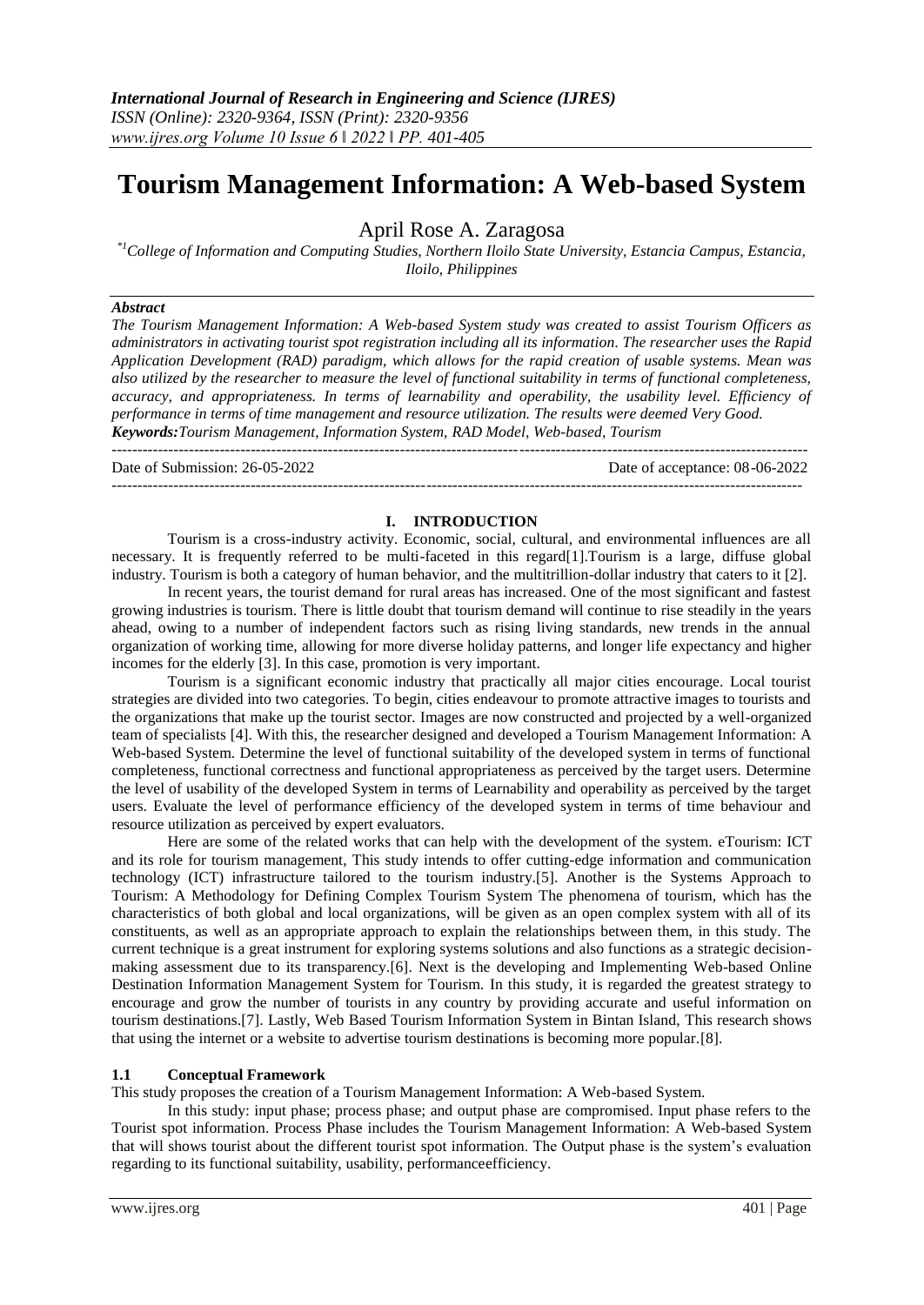

**Figure 1.The Conceptual Framework of the Study.**

# **II. METHODOLOGY**

This chapter provides an overview of the research, including the design, respondent selection, research instrument, data collection technique, and statistical treatment.

# **2.1 Research Design**

The techniques for collecting, analyzing, interpreting, and reporting data in research investigations are referred to as research designs. It's the overarching strategy for connecting conceptual research concerns to relevant empirical research. In other words, the study design specifies how the required data will be collected and analyzed, as well as how all of this will be used to answer the research question [9].The plan or blueprint for selecting how to collect and interpret data is known as research design. The research design determines which methodologies are utilized and how they are employed [10].Developmental and descriptive research designs were used in this study. Techniques utilized in lifespan development research include developmental research designs [10]. The systematic study of creating, producing, and assessing instructional programs, processes, and products that must meet criteria of internal consistency and effectiveness has been classified as developmental research, as opposed to simple instructional development [11].

Descriptive research entails gathering information to test hypotheses or answer questions about the existing state of the study's subject. A descriptive research determines and documents the current state of affairs. Descriptive study is scientific research that methodically deals with a certain area or population and characterizes an occurrence, phenomenon, or fact [12].

Descriptive research entails a direct examination, analysis, and description of a specific phenomenon that is as devoid of unjustified assumptions as possible, with the goal of providing the most intuitive presentation possible. The phenomenon of interest in the real world is documented through descriptive investigations [13]. Descriptive research will be utilized to collect feedback on the system development via survey questionnaires.

# **2.2 Software Development Life Cycle**

The Software Development Life Cycle (SDLC) is a software industry method for designing, developing, and testing high-quality software [14]. The production process of a software system is usually called the life cycle of the system. To describe software life cycles, a model have identified [15]. The study employed the Rapid Application Development Model (RAD), which allows non-experts to benefit from highperformance computing while skilled programmers may fully use the technology. This allows for quick development, retargeting, and reuse of existing software, as well as hardware-specific optimization. The Rapid Application Development (RAD) system stresses the designed rapid development cycle and high-quality outputs from other methodologies such as waterfall, agile, scrum, and others [16].



**Figure 2. The Rapid Application Development Model**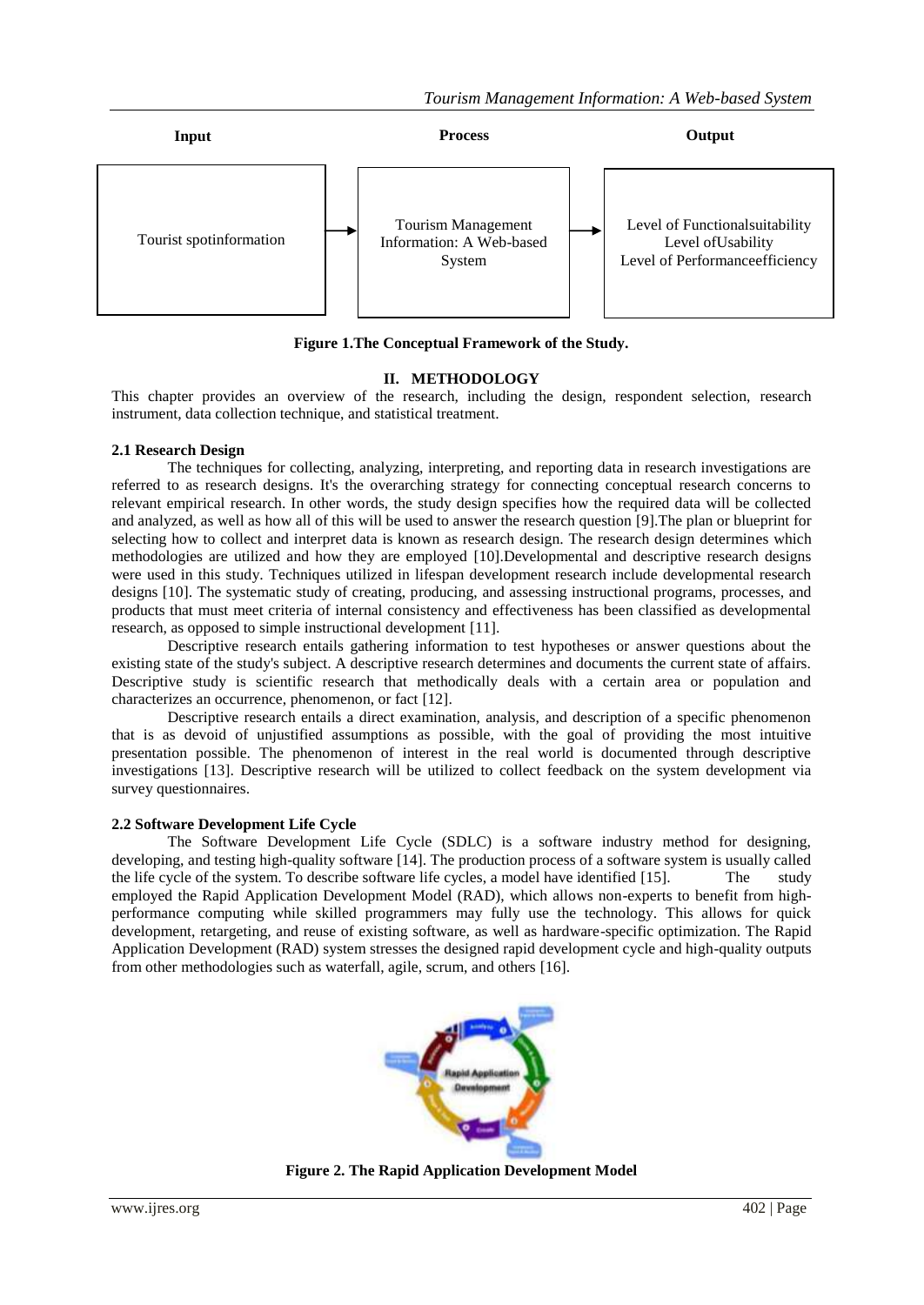### **2.3 Entity-Relationship Diagram**

The entity relationship diagram (ERD) is a graphical representation of the represented problem domain. The ERD aids the database designer in determining what data and rules will be represented and used in the database. The ERD is an implementation-independent representation of a problem domain that helps end-users and analysts communicate more effectively [17].

There are two entities in the diagram which are the Tourist Spot Information and Registered Tourist Spot. One or many relationship in the Tourist Spot Information entity with the attributes of ID which serves as the primary key, Tourist Type, Tourist Name and Address to One and only one Registered Tourist Spot in every tourist spot information.



**Figure 3.The Entity Relationship Diagram of the Developed System.**

# **2.4 Process Model**

A data flow diagram in context was employed in this study.

Data Flow Diagram (DFD) is widely used for structured software analysis and design. The Data Flow Diagram (DFD) is a structured analysis and design method. It is a visual tool to depict logic models and expresses data transformation in a system. DFD includes a mechanism to model the data flow. It supports decomposition to illustrate details of the data flows and functions [18]DFDs are graphical diagrams used to specify, develop, and visualize a system's model. In a graphical view, DFD is used to define the requirements [19].



**Figure 4. The Context Data Flow Diagram depicting the Process Model of the Developed System.**

# **2.5 Testing and Evaluation**

Due to the finalization of the developed system, the researcher requested the testers to evaluate the system in terms of it level of functional suitability, level of usability, and level of performance efficiency. A survey questionnaire was given to the interface design as well as to test the system's usability, functionality and performance efficiency. A 5-point Likert scale comprising of 1 as Poor and 5 as Very Good was used on the developed system prototype. To statistically compute whether the developed system passed the evaluation criteria, the Mean statistics was applied. The Mean is computed as: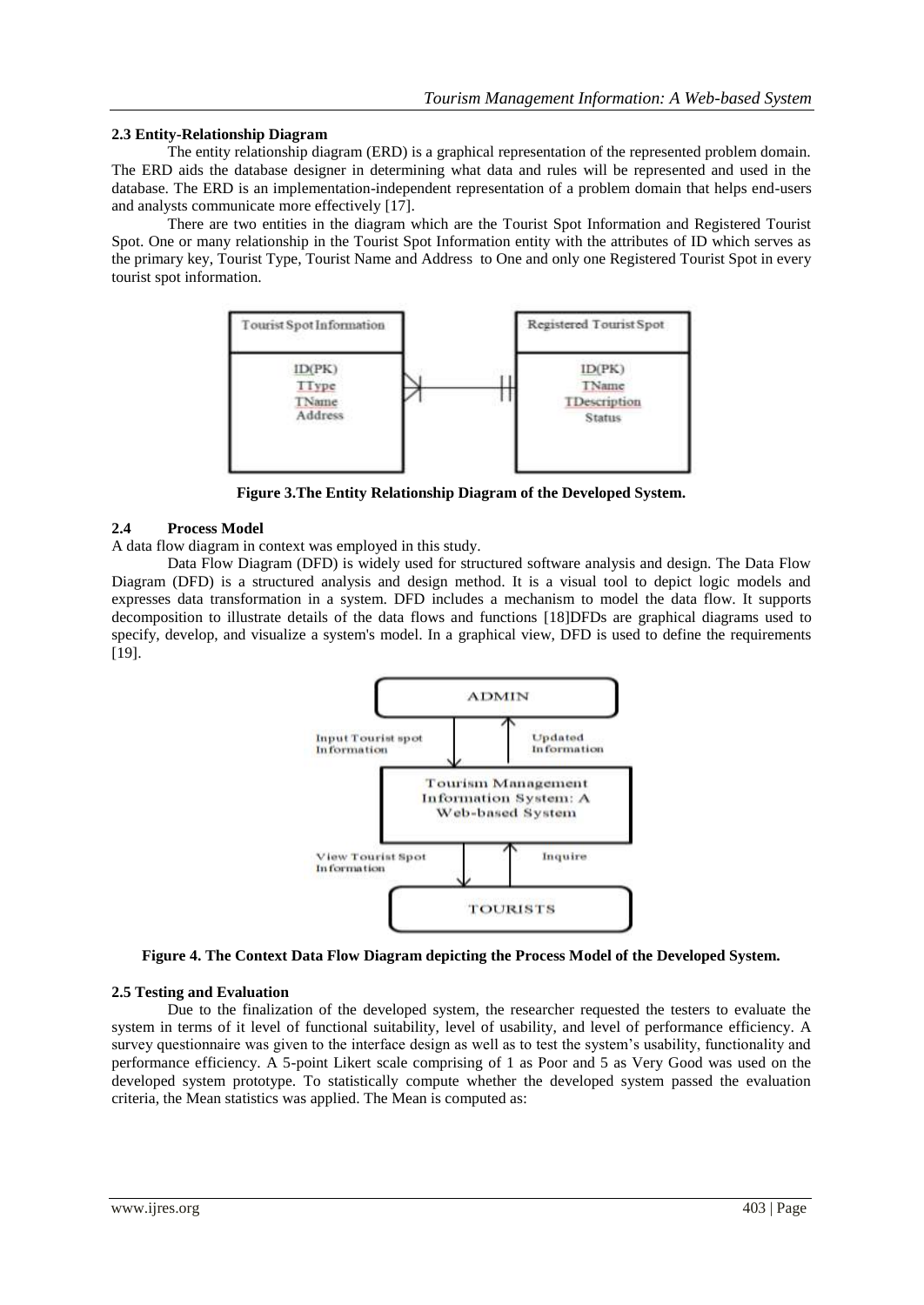$$
\overline{X} = \underbrace{\Sigma X}_{n}
$$

Where is the mean

|  | ΣΧ | is the summation of individual raw scores |
|--|----|-------------------------------------------|
|  |    | is the number of populations              |

The obtained mean score was interpreted using the following verbal description:

| <b>Mean Score</b> | <b>Description</b> |
|-------------------|--------------------|
| $4.21 - 5.00$     | Very Good          |
| $3.41 - 4.20$     | Good               |
| $2.61 - 3.40$     | Average            |
| $1.81 - 2.60$     | Fair               |
| $1.0 - 1.80$      | Poor               |

# **III. PRESENTATION OF DATA AND INTERPRETATION OF RESULTS**

This chapter covers the presentation, analysis, and interpretation required to meet the previously defined objectives.

**3.1 Level of functional suitability of Tourism Management Information: A Web-based System among the identified user groups in terms of Functional Completeness, Functional Correctness and Functional Appropriateness.**

The result showed that the Tourism Management Information: A Web-based System had a high level of Functionality Suitability in terms of Functional completeness which had a mean of 4.70 which was verbally interpreted as "very good", The Functional Correctness has the mean value of 4.75 and verbally interpreted as "very good" while the Functional Appropriateness has a mean value of 4.61 which was verbally interpreted as "very good".

#### **Table 1:The level of functional suitability of the developed system in terms of functional completeness, functional correctness and functional appropriateness.**

| Implementation             | Mean | Verbal Interpretation |  |  |  |
|----------------------------|------|-----------------------|--|--|--|
| Indicators                 |      |                       |  |  |  |
| a. Functional completeness | 4.70 | Very Good             |  |  |  |
| b. Functional correctness  | 4.75 | Very Good             |  |  |  |
| c. Functional              | 4.61 | Very Good             |  |  |  |
| appropriateness            |      |                       |  |  |  |

Legend: 1.00 (Poor); 1.81 – 2.60 (Fair);2.61 – 3.40 (Average); 3.41 – 4.20 (Good);4.21 – 5.00 (Very Good)

### **3.2 The Level of Usability of theTourism Management Information: A Web-based System among the identified user groups in terms of Learnability and Operability.**

The result showed that the Tourism Management Information: A Web-based System had a high level of Usability in terms of Learnability which had a mean 4.59 of which was verbally interpreted as "very good", The Operability has the mean value of 4.55 and verbally interpreted as "very good".

| Tubic 2. The letter of Cbublity of the actempta bybield in terms of Equitmonity and Operability. |                                       |                                                                                    |  |  |
|--------------------------------------------------------------------------------------------------|---------------------------------------|------------------------------------------------------------------------------------|--|--|
| Implementation<br>Indicators                                                                     | Mean                                  | Verbal Interpretation                                                              |  |  |
| a. Learnability                                                                                  | 4.59                                  | Very Good                                                                          |  |  |
| b. Operability                                                                                   | 4.55                                  | Very Good                                                                          |  |  |
| $\sim$ 4.04. $\sim$ 6.05. $\sim$ 6.44. $\sim$ 40.45.<br>$\sim$ $\sim$ $\sim$                     | $\sim$ $\sim$<br>$\sim$ $\sim$ $\sim$ | $\sim$ 0.0 $\sim$ $\sim$<br>$\sim$ $\sim$ $\sim$ $\sim$<br>$\sim$ $\sim$<br>$\sim$ |  |  |

Legend: 1.00 (Poor); 1.81 – 2.60 (Fair);2.61 – 3.40 (Average); 3.41 – 4.20 (Good); 4.21 – 5.00 (Very Good)